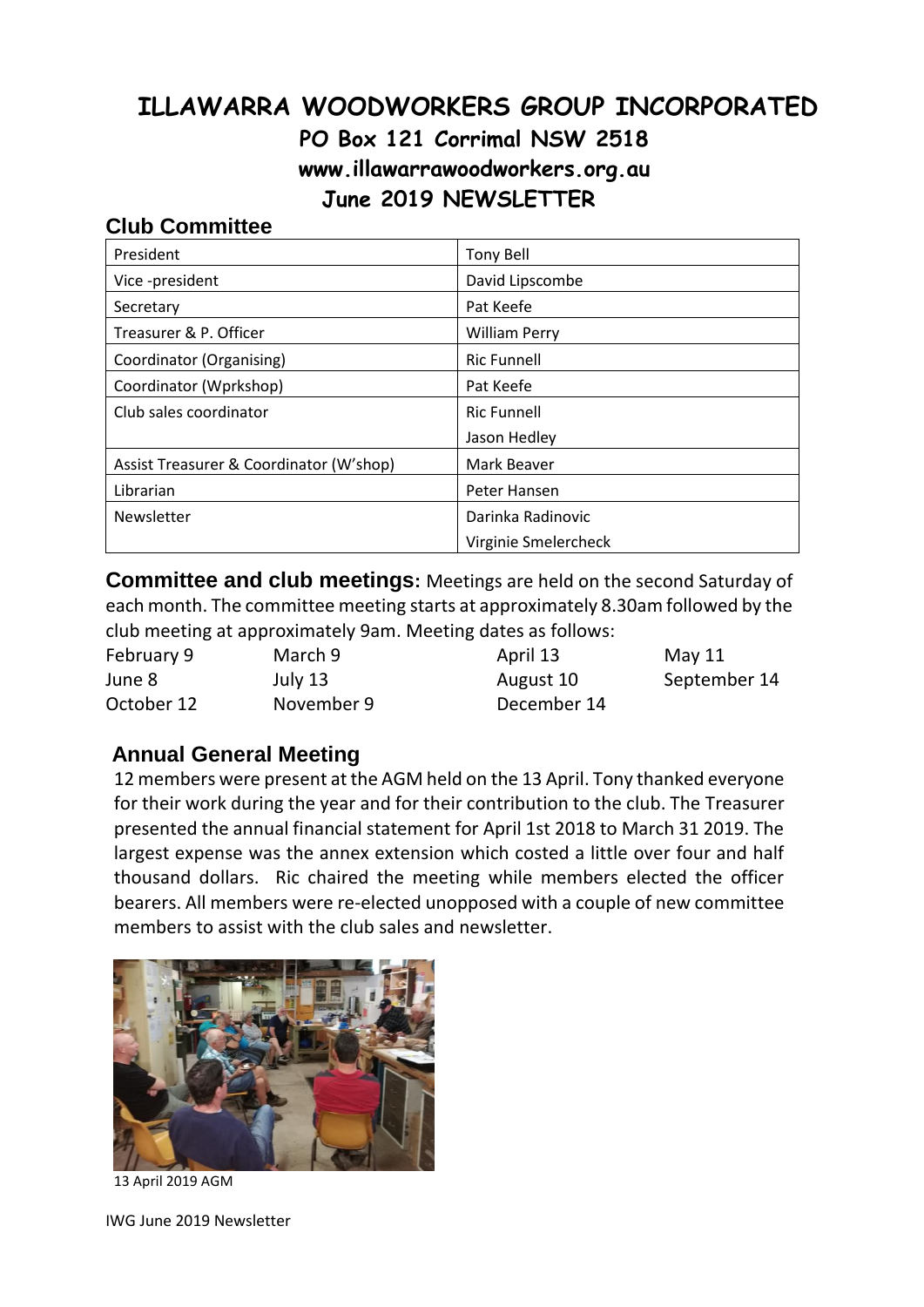#### **IWG Worthy Trophy**

Yvonne was presented with the Worthy trophy for her contribution to the club. The trophy was originally carved by Terry Elkins



Yvonne with her trophy

#### **Election Day Stalls**

The club held a stall on both the day of the NSW and Federal elections trying to capture voters making their way to the polling booth. Sales on both days were good. Bring on more elections.



Federal election day stall: Pat, Tony and David

**Gutter guards:** Gutter guards have been installed on the clubhouse to minimise maintenance and reduce the risk of people going on the roof to clean out the gutters. Thankyou to all those that assisted in making this improvement to our workshop.



IWG June 2019 Newsletter Mark, Tony and David on the roof of the clubhouse installing gutter guards